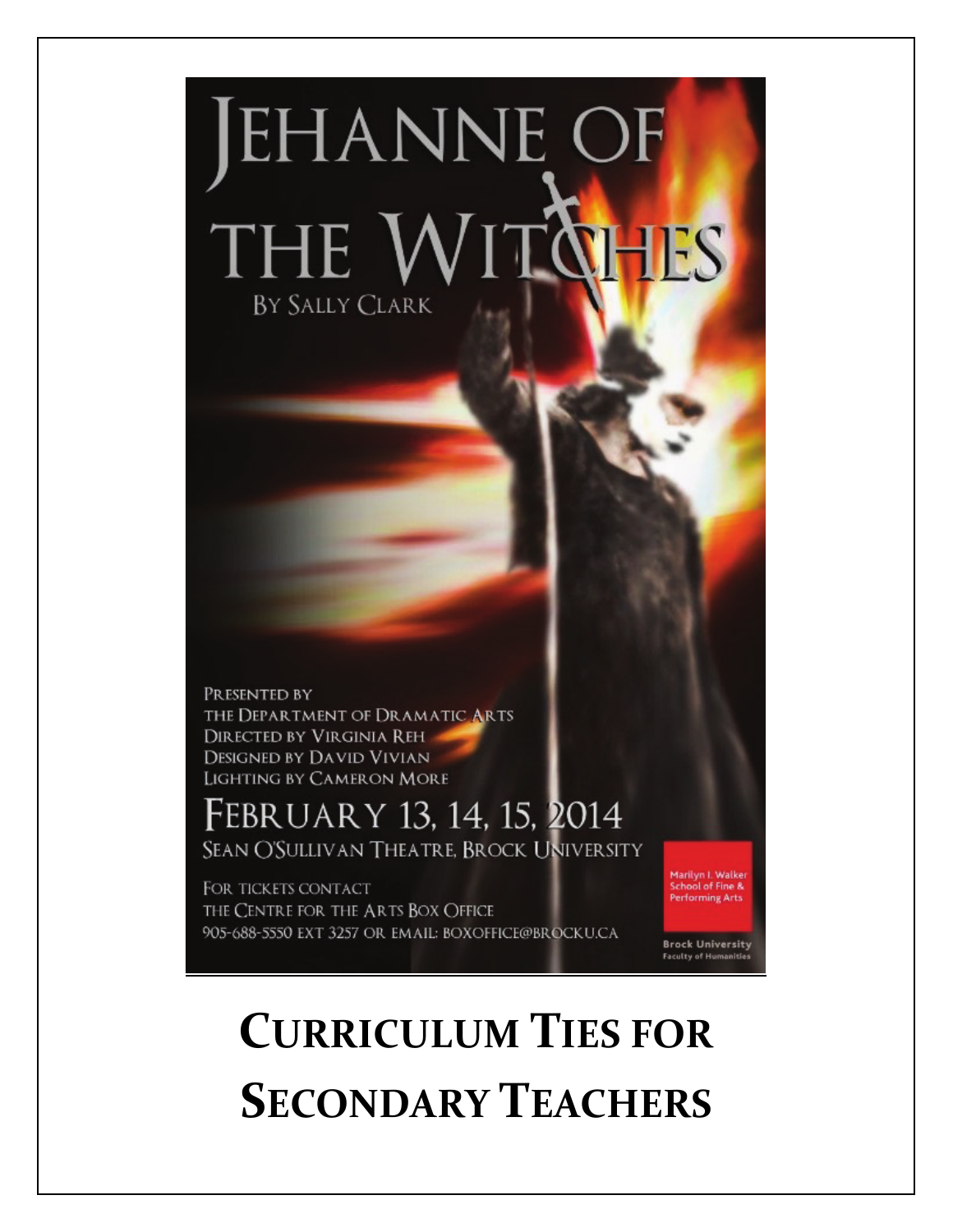## **SUBJECT AREAS**

#### **DRAMA**

#### 1. **Creating and Presenting:**

How might students use the technique[s] observed to complement their own creativity in constructing their own dramatic work and expand upon the dramatic forms learned in class?

#### 2. **Reflecting, Responding, and Analysing:**

Analyze the show through consideration of one or more of the themes depicted. How was, for example, blood - as a big idea - used to shape the play and create understanding for us as audience members?

#### 3. **Foundations:**

What did this show teach us about medieval societies? What can we learn about their performance techniques? How is performance displayed and achieved in this show? How does the "play within a play" aspect create a new understanding of this culture for us?

#### **MEDIA ARTS**

#### 1. **Creating and Presenting:**

How might students use the technique[s] observed to complement their own creativity in constructing a poster, presentation, projection or video using the media techniques taught in class?

#### 2. **Reflecting, Responding, and Analysing:**

Analyze the show through consideration of one or more of the themes depicted, and how the media used enhanced this big idea for the audience. How was, for example, blood - as a big idea used to shape the play and create understanding for us as audience members? How did the media used in the play work to enhance that meaning?

#### 3. **Foundations:**

What did this show teach us about medieval societies in comparison to the culture of today? How did the use of media in this show make the divide between culture and time period evident? What can we learn about the two cultures through noting these differences?

*Jehanne of the Witches:* Curriculum Ties for Secondary Teachers Brock University Department of Dramatic Arts Marilyn I. Walker School of Fine and Performing Arts  $February$ , 2014

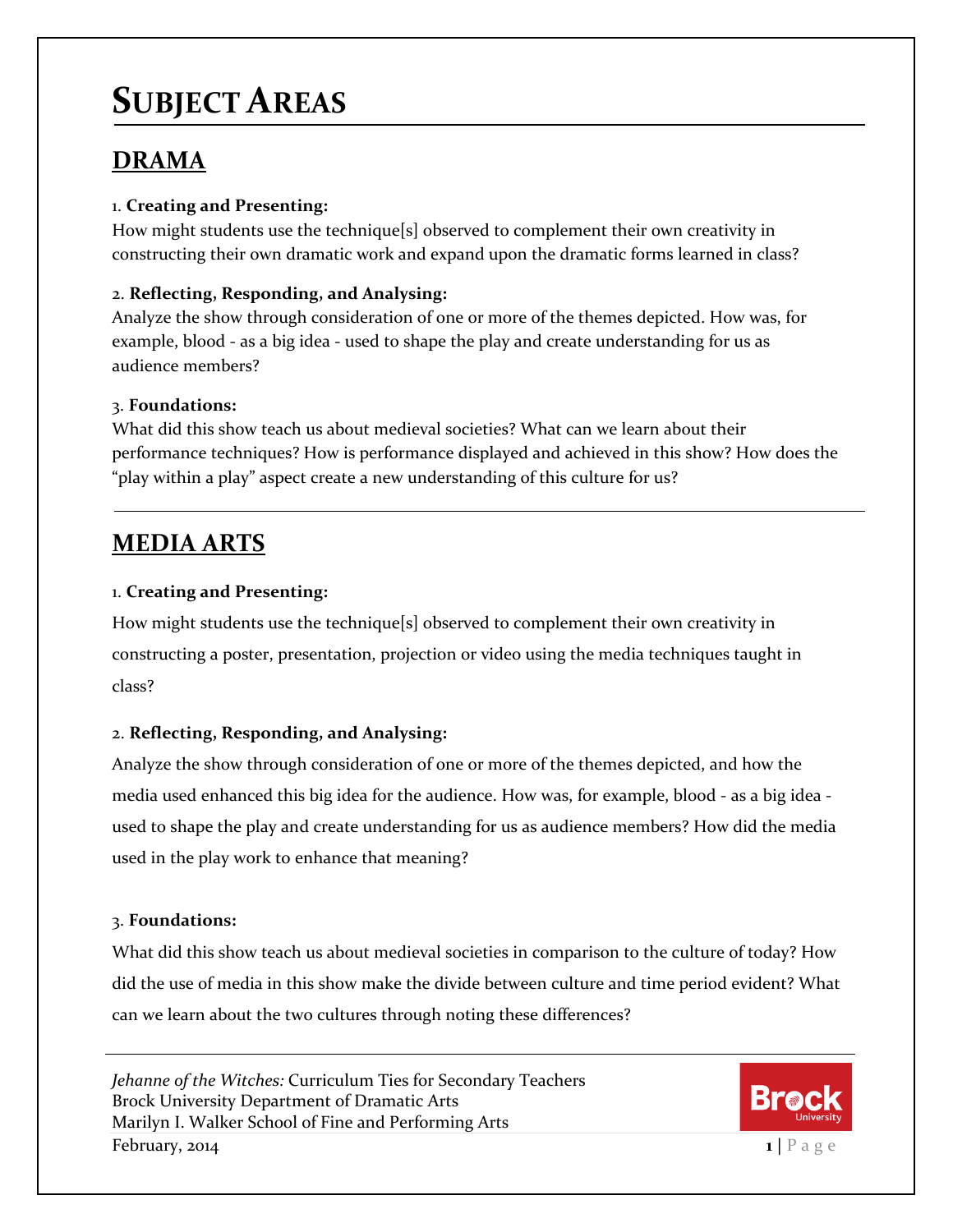#### **MUSIC**

#### 1. **Creating and Presenting:**

How might students use the musical technique[s] heard and observed to complement their own creativity in constructing their own musical piece and expand upon the techniques learned in class?

#### 2. **Reflecting, Responding, and Analysing:**

Analyze the show through consideration of one or more of the themes depicted, and how the musical accompaniment enhanced this big idea for the audience. How was, for example, blood as a big idea - used to shape the play and create understanding for us as audience members? How did the music used in the play work to enhance that meaning?

#### 3. **Foundations:**

What did this show teach us about medieval societies? How did the use of music in this show make the divide between our culture and the medieval time period evident? What can we learn about the two cultures through noting these differences?

#### **VISUAL ARTS**

#### 1. **Creating and Presenting:**

How might students use the technique[s] observed to complement their own creativity in constructing a painting, portrait, clay moulding, sketch, etc. using the visual arts techniques taught in class?

#### 2. **Reflecting, Responding, and Analysing:**

Analyze the show through consideration of one or more of the themes depicted, and how the visuals used enhanced this big idea for the audience. How was, for example, blood - as a big idea used to shape the play and create understanding for us as audience members? How did the visual art depicted in the play work to enhance that meaning?

#### 3. **Foundations***:*

What did this show teach us about medieval societies in comparison to the culture of today? How did the use of art in this show make the divide between culture and time period evident? What can we learn about the two cultures through noting these differences?

*Jehanne of the Witches:* Curriculum Ties for Secondary Teachers Brock University Department of Dramatic Arts Marilyn I. Walker School of Fine and Performing Arts **February**, 2014

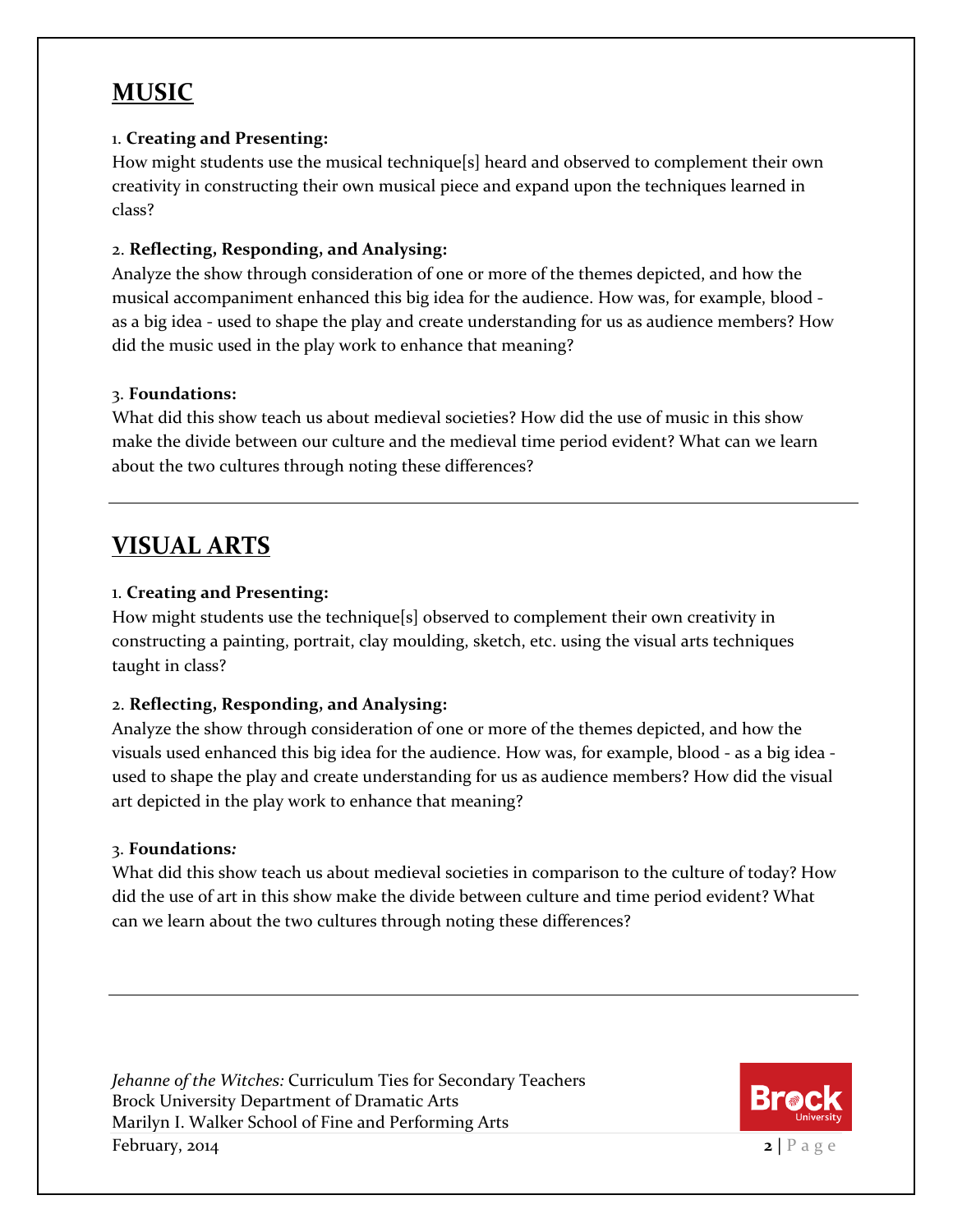#### **ENGLISH**

#### 1. **Oral Communication:**

Have students examine the big ideas of the show further through constructing a poster, presentation, projection or video that analyzes the major themes to present for the class.

#### 2. **Reading and Literature Studies:**

Analyze the show through consideration of one or more of the themes depicted. How was, for example, blood - as a big idea - used to shape the play and create understanding for us as audience members?

#### 3. **Writing***:*

How might students use the technique[s] of the playwright to complement their own creativity in constructing their own written piece, expanding on their own creative writing skills previously used and learned in class?

#### 4. **Media Studies***:*

What did this show teach us about medieval societies in comparison to the culture of today? How did the use of media in this show make the divide between culture and time period evident? What can we learn about the two cultures through noting these differences?

#### **HISTORY**

#### **Historical Significance, Cause and Consequence, Continuity and Change and Historical Perspective:**

What did this show teach us about medieval societies in comparison to the culture of today? What can we learn about the two cultures through noting these differences? What can we learn about ourselves as individuals in relation to the people of this culture? What has events of the Hundred Year's War taught us about the impact of religion on today's society? How has the Hundred Year's War affected our knowledge and understanding of the past and present in relation to this war?

*Jehanne of the Witches:* Curriculum Ties for Secondary Teachers Brock University Department of Dramatic Arts Marilyn I. Walker School of Fine and Performing Arts **February**, 2014

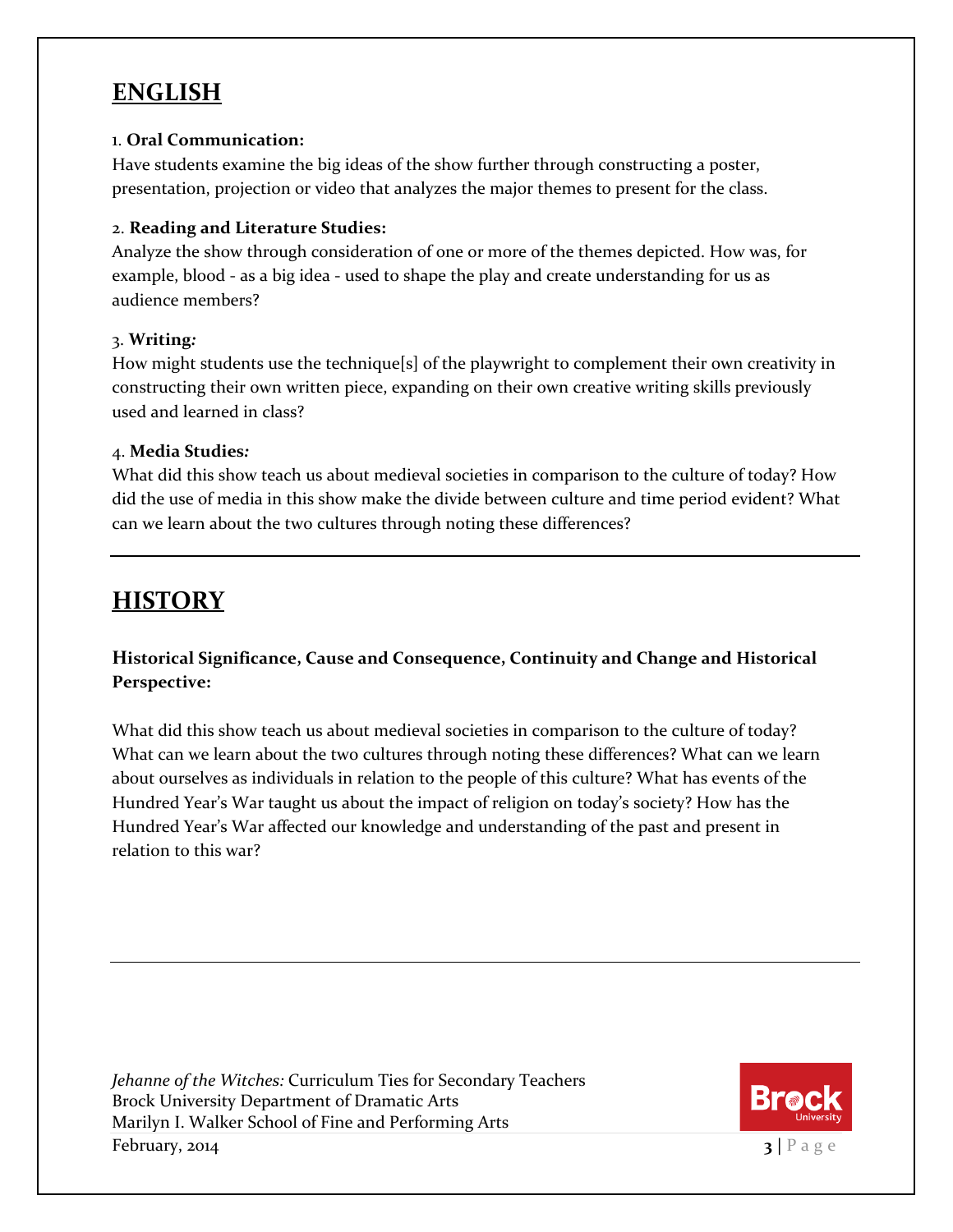#### **EQUITY STUDIES**

**Students explore the idea that identity is constructed through a complex interplay between the individual and social groups and institutions – the family, peers, cultural and religious groups, the media, educational institutions, and so on:**

What did this show teach us about medieval societies in comparison to the culture of today? What can we learn about the two cultures through noting these differences? What can we learn about ourselves as individuals in relation to the people of this culture? What can we learn about our rights and freedoms in comparison – specifically gender equity and women's rights?

#### **WORLD RELIGIONS**

**In the two world religions courses in the social sciences and humanities curriculum, students develop their understanding of the connections between religion and social, ethical, and philosophical issues as well as personal psychological needs and concerns:**

How has the construction of religion within this play influenced our perspective on world religion? What can we learn about the importance of religion in the middle ages as opposed to today? What can we learn about the control religion has over various societies? How do the various beliefs present in current society and in other religions learned about in class differ or compare? What might we assume about the understanding of or importance placed on religions outside of the Christian belief system in medieval society based on the emphasis on Christianity in this play?



*Jehanne of the Witches:* Curriculum Ties for Secondary Teachers Brock University Department of Dramatic Arts Marilyn I. Walker School of Fine and Performing Arts **February, 2014 4**  $\vert$  **P** a g e

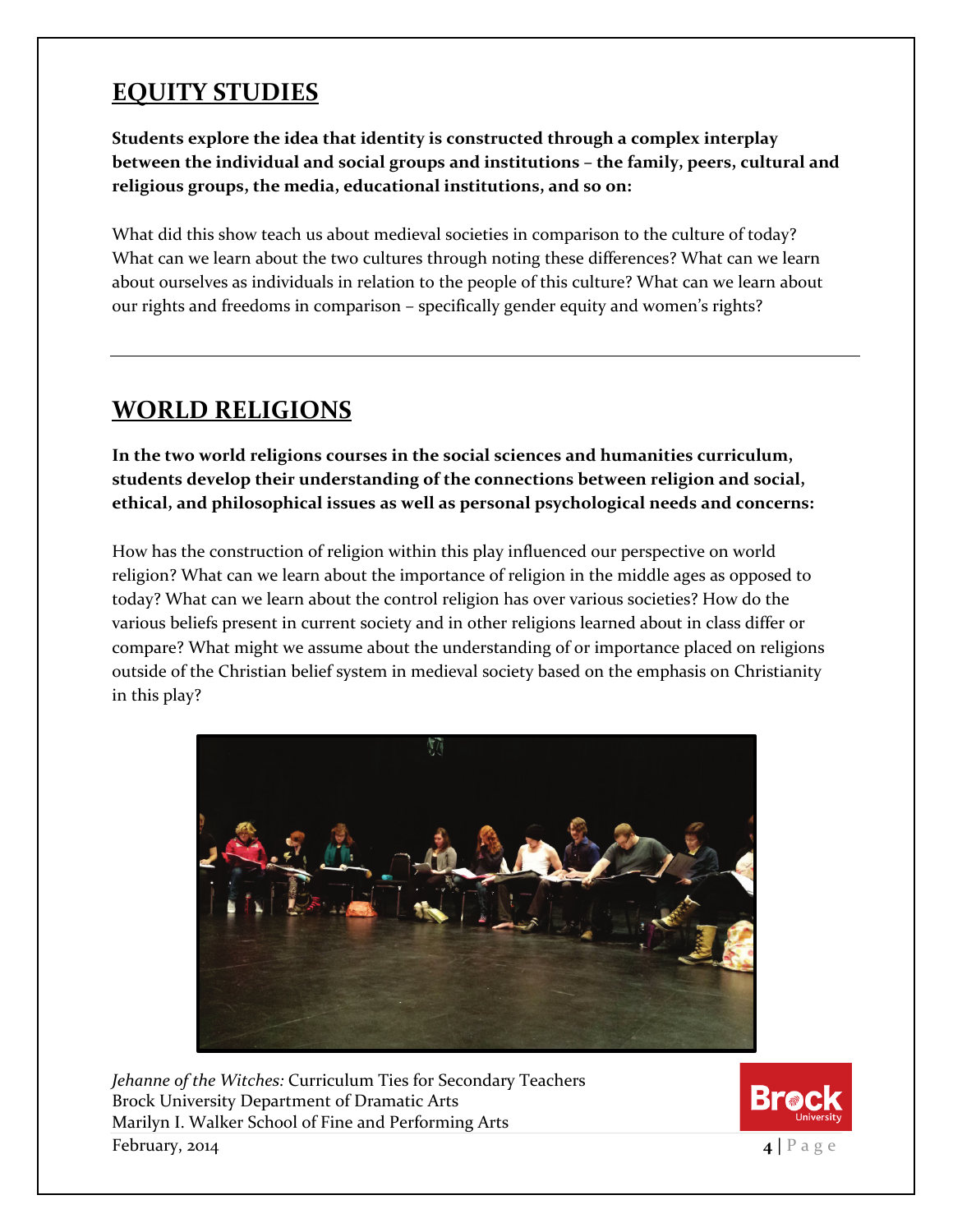### **DISCUSSION QUESTIONS**

#### **GENERAL: Short or Long Answer Questions**

- 1. Joan of Arc was condemned to death as a heretic. What is a heretic? How can a person be a heretic in one culture, but not in another?
- 2. Joan of Arc was canonized in the early part of the twentieth century. Why was she made a saint? Why did it take 500 years?
- 3. The story of Joan of Arc has fascinated people for five centuries. Why has she become a legend? Why does her story continue to fascinate?
- 4. How did Joan of Arc defy the gender conventions of her day?
- 5. How do historians know the details of the story of Joan of Arc?
- 6. After his ascent to the throne, Charles VII disagreed with Joan of Arc on how to regain lost French territories. How did their methods differ?
- 7. Joan of Arc was a very religious woman, yet she was tried for heresy. Why?
- 8. What role did politics play in the trial of Joan of Arc? Can it be deduced that she was really a political casualty?
- 9. Joan of Arc's conviction rested on the fact that she wore men's clothing. What does this say about the role of women, and how women were valued, in Joan of Arc's culture?
- 10. There are some that believe that Joan of Arc escaped her fiery doom. What prompted the rumors of her escape?
- 11. How was Joan of Arc used as a political symbol during the French Revolution? How was she used as a symbol in later wars, such as World War I and World War II?

#### **HISTORICAL CONTEXT: Multiple Choice**



*Jehanne of the Witches:* Curriculum Ties for Secondary Teachers Brock University Department of Dramatic Arts Marilyn I. Walker School of Fine and Performing Arts **February, 2014 5** | **P** a g e